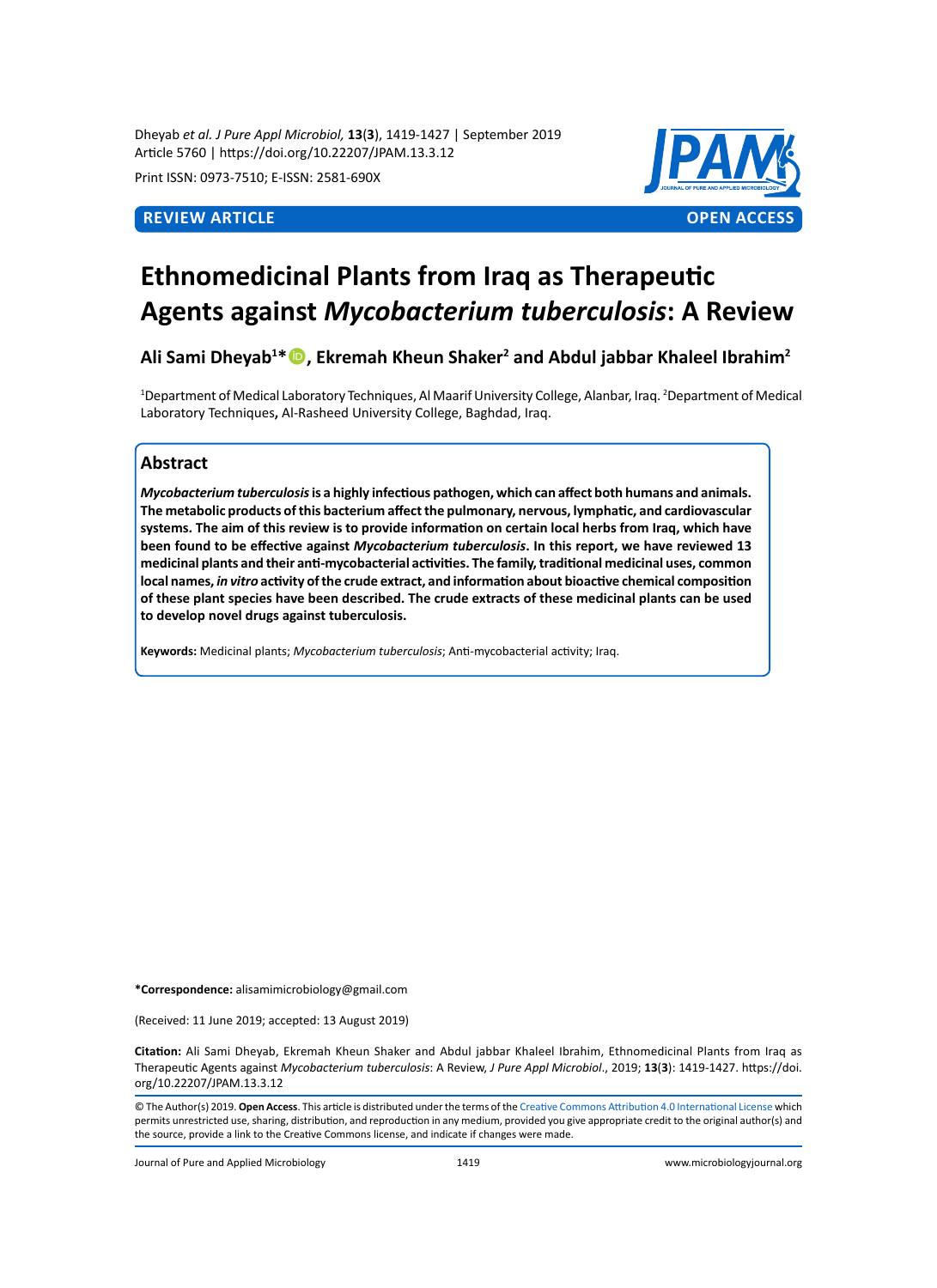# **INTRODUCTION**

*Mycobacterium tuberculosis* is an acid-fast, Gram-positive bacterium that does not form spores; it causes a zoonotic disease known as tuberculosis (TB) in both humans and animals<sup>1</sup>. The disease attacks several organs in the body such as the lungs, skeletal system, brain, lymphatic system, and cardiovascular system. The severity of this disease depends on certain factors, which include the genetic characteristics of the host, environmental factors, and genetic polymorphisms<sup>2</sup>. Iraq is one of the countries with high incidence of TB among the countries in the Eastern Mediterranean Region<sup>3</sup>. A WHO report estimated an incidence rate of approximately 20,000 TB patients with a combined mortality of more than 4000 each year. Moreover, the estimated number of multiple drug resistance-tuberculosis (MDR-TB) cases is approximately 6.1% of all the newly reported TB cases<sup>4</sup>. A previous study showed the prevalence of TB in Baghdad between 2012 and 2016 and concluded that these cases occur more frequently in women than in men<sup>3</sup>. This may be due to lack of safety, low individual economic status, irregular treatment courses, and also because many cases go unreported. The incidence of the disease can be improved by detecting the disease early, implementing adequate therapy, as well as educating the people about the modes of disease transmission<sup>5-7</sup>.

Irrespective of whether the TB is latent or active, antibiotics are generally used for treating the infected patients. The drugs used against TB include first, second and third-line common antibiotics such as isoniazid, rifampin, pyrazinamide, ethambutol, streptomycin, amikacin, kanamycin, capreomycin, quinolone, and ethionamide<sup>8</sup>. However, these antibiotics have severe side-effects and *Mycobacterium tuberculosis* can easily develop resistance towards these drugs. In addition, the condition of most patients starts declining within a year of treatment due to non-compliance with the medication course, resulting in a more severe, antibioticresistant condition $9-11$ . Due to the resistance mechanism of *Mycobacterium tuberculosis*, it sometimes occurs along with HIV infection, and hence, there is an urgent need to develop novel therapeutic agents. Active compounds isolated from herbal sources can be effective and might be

used as substitutes for the antibiotics used against  $TR^{12-14}$ .

# **METHODOLOGY**

The information in this article takes the reader through the following keywords: "extract", "medicinal plants" and "anti-mycobacterial". We searched for these keywords using electronic databases including Science Direct, Google scholar, PubMed and Scopus. We included both *in vivo* and *in vitro* studies in our review*.*

# **Ethno-therapy for treatment of tuberculosis caused by** *Mycobacterium tuberculosis*

We selected 13 plants, which have been known to have potential inhibitory effects on *Mycobacterium tuberculosis*, in this study. Between the years 2000 and 2018, the reports published in Iraq included the following medicinal plants: *Apium graveolens, Arachis hypogaea, Arganiaspinosa L, Camphor, Cinnamomum cassia, Commiphora molmol, Cuminum cyminum, Lepidium sativum, Linum usitatissumun, Nigella sativa, Pimpinella anisum, Piper nigerum, and Trigonella foenumgraecum.*

# *Apium graveolens*

In Iraq, this plant is known as Karafs and its common English name is Celery. It is commonly cultivated in the European region as a food crop and it is also grown in Algeria, Egypt and the central region of Kingdom of Saudi Arabia (KSA)<sup>15</sup>. The seeds of *Apium graveolens* have been largely used in local and traditional medicine to treat hepatic disorders, jaundice, arthritis, high uric acids levels and many inflammatory diseases $16-18$ . Previous ethnomedicinal studies have shown that celery alleviates digestible disturbances, central nervous system and cardiovascular disorders, and also has antimicrobial, anti-inflammatory, and several other pharmacological effects<sup>19-21</sup>. This study reviewed the effects of this plant on *Mycobacterium tuberculosis* using 200 mg/ml of whole-plant extract made using 70% ethanol and found that it inhibited the growth of MTB (only 20 colonies appeared after an incubation period of 4 weeks $)^{22}$ .

### *Arachis hypogaea*

This plant species is a member of the Fabaceae family, which is known as **Fustik Abeed and Fustic wdani** in Arabic and its common English names are **groundnut/peanut**. It is mainly grown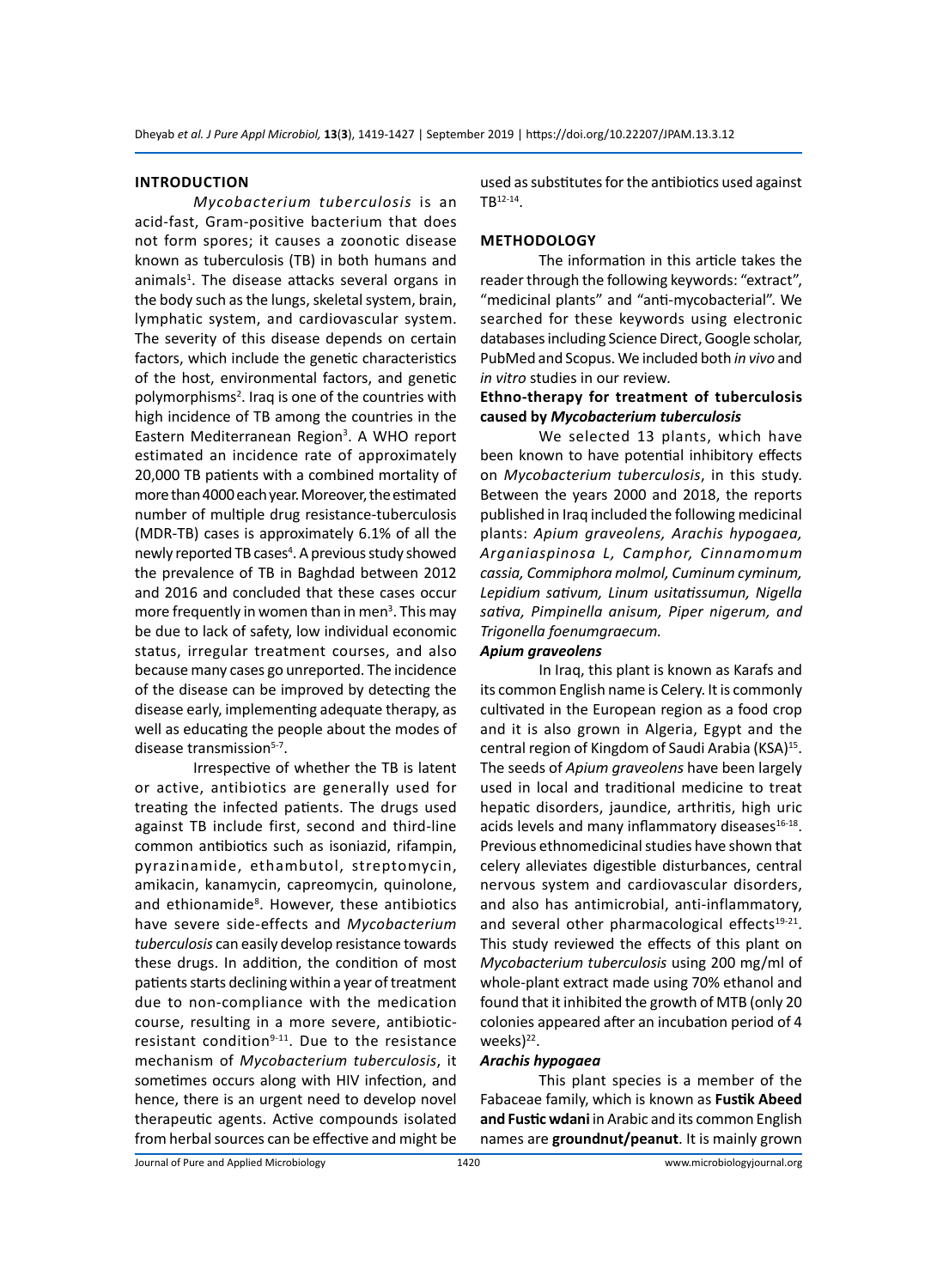in tropical countries and also cultivated in some sub-tropical areas in different parts of the world<sup>23</sup>. The parts of this plant have several traditional medicinal uses such as the use of peanut oil to treat crust formation in certain skin diseases, for neonatal care, to relieve itching of dermal areas in cases of eczema and dry skin<sup>24</sup>. Modern research on the peanut plant extract has shown its antioxidant properties and *in-vitro* studies have shown that it possesses free radical scavenging, antimicrobial, anti-parasitic and anti-inflammatory properties<sup>25-27</sup>. Further clinical research has shown that peanut skin has an anti-allergic effect as it contains large amounts of polyphenols $28, 29$ . The application of 70% ethanol extract of this plant on *Mycobacterium tuberculosis* (MTB) at 200 mg/ml concentration showed no growth of MTB22.

# *Arganiaspinosa L.*

This plant is a small tree from the Amaranthaceae family. It grows in North African regions, especially in Morocco, and the oilproducing varieties of this plant can also be grown in jungles. In its native country, this plant is traditionally used for nutritive as well as several other purposes<sup>30</sup>. On the other hand, modern uses of argan oil, produced by this plant, have shown anti-bacterial activity on diseases involving *Staphylococcus aureus* (MRSA) and *Pseudomonas*  aeruginosa infections<sup>31, 32</sup>. In addition, several papers have mentioned the activity of argan oil in different diseases such as cancer, heart disease, diabetes and thyroid hormone disturbances<sup>33</sup>. The current review aims to elucidate the effects of argan oil against *Mycobacterium tuberculosis*. Its therapeutic effects depend on its rich chemical composition including oleic, linoleic, palmitic, stearic and linolenic acids and mixtures of these chemicals at concentrations of 2.5:7.5 and 3:7 yielded good inhibitory effect on *Mycobacterium tuberculosis*30.

# **Camphor**

This chemical is from a plant belonging to the Lauraceae family and it is derived from the camphor wood laurel tree. It is white in color, crystalline in texture, has a specific odor and intense taste $34$ . The tree is natively cultivated in India, Mongolia, Japan, Taiwan, and also in the Southern region of USA<sup>35</sup>. The essential oil from this plant has been traditionally used to soothe muscle pain, joint conditions, dermatological conditions, cold, and bronchial congestion <sup>36</sup>. Latest studies have shown its pharmaceutical applications as an analgesic, antipyretic, antiinflammatory, anti-spasmodic, mild expectorant and for alleviating nasal disorders $35, 37$ . The volatile oil, which has major medicinal properties, contains safrole, linalool, eugenol, and terpineol and the leaf of the plant is also a powerful source of linalool  $(94.9%)^{38}$ . The camphor plant extract showed clear activity at 200 mg/ml concentration against MTB with only 18 colonies appearing after an incubation period of 4 weeks<sup>22</sup>.

# *Cinnamomum cassia*

This plant is classified under the Lauraceae family. It is commonly known as Chinese cassia, and it is cultured in various regions in the world. It is harvested from the inner cortex of the tree belonging to the genus *Cinnamomum* 39. The cinnamomum plant has been used for the oldest traditional herbal medicine used and it is also used in mouth fresheners and chewing gums for its flavor<sup>40, 41</sup>. In addition, the cinnamon plant improves digestive ability and reduces colon disorder<sup>42, 43</sup>. All parts of the cinnamon tree, including the leaves, bark, root, or fruits, possess medicinal properties. The bark and leaves contain the volatile oils in large amounts with chemicals having medicinal and pharmaceutical properties such as antimicrobial, antioxidant and anti-inflammatory activities<sup>41, 44</sup>. Latest studies elucidating the local uses of *Cinnamomum* plants have shown that they have anti-tuberculosis activity $45$ .

#### *Commiphora molmol*

This plant is classified under the Burseraceae family and its common name **myrrh** is derived from the Arabic word **Mur**. Various species of the Commiphora plant are cultivated in different regions of the world<sup>46</sup>. The traditional medicinal use of this genus Commiphora includes treatment of headache, wound care, joint pain, bone fractures, and diarrhea<sup>47</sup>. Latest research shows that the active compound of commiphora extract has anti-cancer activity and *in vitro* experiments have shown its anti-microbial activity $48, 49$ . Latest studies on the application of *Commiphora molmol* in treating tuberculosis have shown its activity against clinical isolated TB sample at 200 mg/ml concentration, resulting in no growth of MTB22.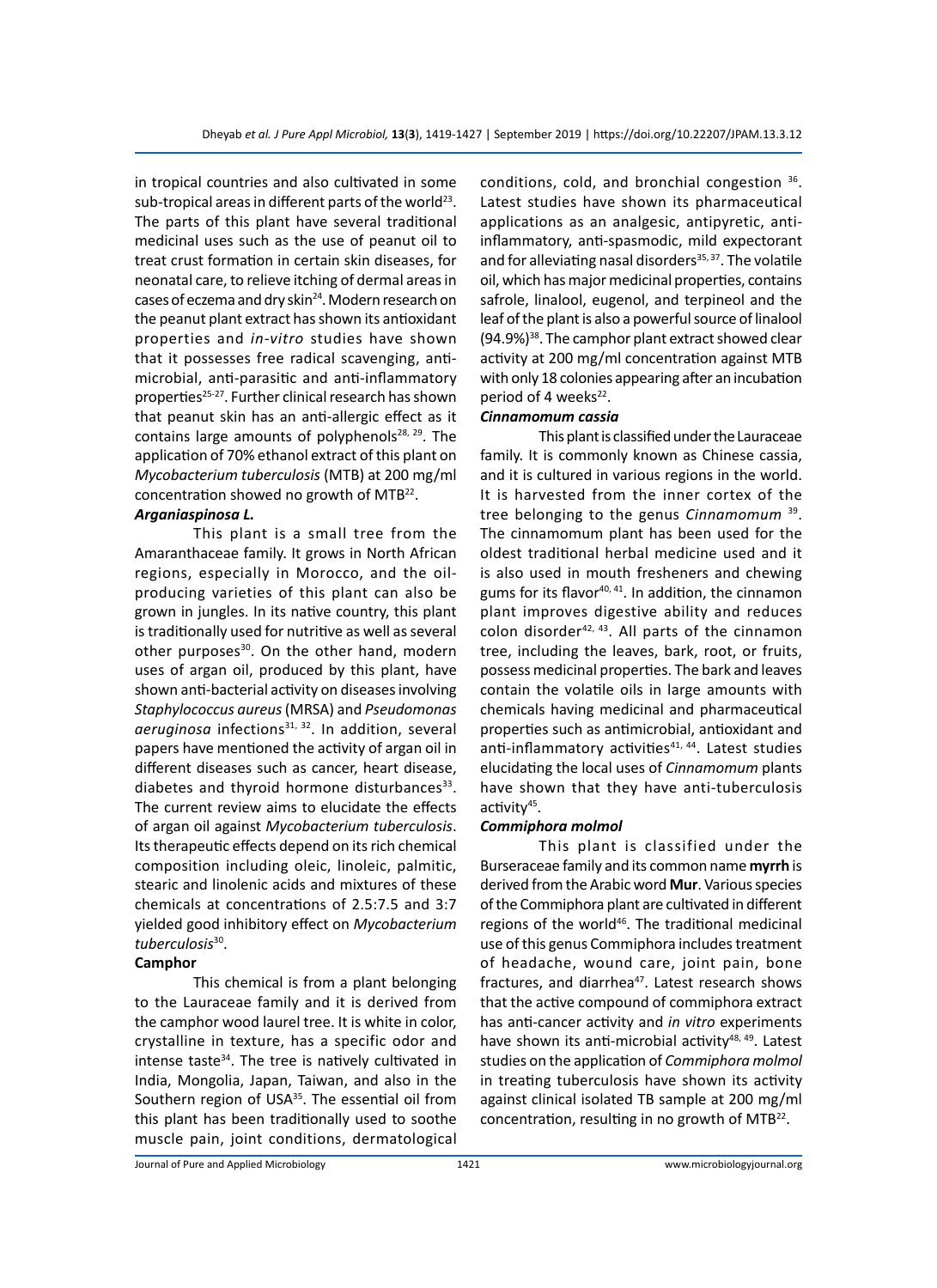# *Cuminum cyminum*

This plant species is a member of the Apiaceae family, which is known as Kamoun in Arabic and as Cumin in English<sup>50</sup>. It is cultivated and grown in the MENA regions - Middle East and North Africa. In addition, the plant is also grown in the United States of America, India and China<sup>50, 51</sup>. The traditional medicinal uses of cumin include as a treatment for diarrhea and jaundice, and it also has diuretic and astringent properties. The oil of the cumin plant is used in food manufacturing for making cheese and soups $52$ . The extract of the cumin seed has anti-microbial and bactericidal properties, as shown by *in vitro* experiments<sup>53</sup>. Through phytochemical analysis of the parts of this plant, the phenolic content in the methanol extract was evaluated and found to exhibit anti-oxidant and anti-inflammatory activities $54$ ,  $55$ . The crude plant extract made using 70% ethanol at 200 mg/ ml concentration completely inhibited the growth of MTB after an incubation period of 4 weeks $^{22}$ .

# *Lepidium sativum*

This species of herbs is a common garden plant. It is classified under the Brassicaceae family and is found in countries like Africa and Ethiopia. However, it can also be found in different parts of the world such as Southwest Asia<sup>56</sup>. The plant has several names including garden pepper cress, pepperwort and El Rashad<sup>57</sup>. It is used in the Arabic countries as traditional medicine to treat asthma, cough, bronchitis and as an expectorant $57, 58$ . The chemicals found in this plant, such as oleic acid, stearic acid, linoleic acid and ascorbic acid, have several pharmaceutical effects. All of the chemicals have significant diuretic, anti-inflammatory, antidiarrheal, anti-microbial, analgesic and laxative activities<sup>59-61</sup>. Through whole plant extraction using 70% ethanol solvent, its activity against MTB was shown; at 200 mg/ml concentration, it completely suppressed MTB growth (no colonies seen)<sup>9</sup>. *Linum usitatissumun*

This particular plant species has been cultivated for its oil since a long time. Its common name is flax or linseed and it belongs to the Linaceae family<sup>62</sup>. The flax plant is native to Egypt and it is commonly distributed between the Arabic gulf and Red Sea. However, it can also be found in certain other countries like India, Pakistan, and Afghanistan<sup>63</sup>. There are quite a few traditional medicinal uses of *Linum usitatissimum* and it has several therapeutic benefits such as an anti-tussive, laxative, expectorant, and diuretic<sup>64</sup>. The linseed shell is characterized by its shape, which is hard with different colors. Its chemical composition is as follows: 41% fat, 28% fiber, and 20% protein with high internal polyunsaturated fatty acids content<sup>65</sup>. In modern therapy, there are abundant data available on the properties of flaxseed such as its anti-coagulant, anti-diabetic, anti-microbial, anti-oxidative activities as well as its nephro-, hepato- and cardio-protective effects<sup>66-68</sup>. The ethanol extract of flax plant showed antituberculosis activity at 200 mg/ml concentration and only 25 MTB colonies grew after the 4-week incubation period<sup>22</sup>.

# *Nigella sativa*

This plant is commonly known as black seed in Arabic and its common English name is black cumin $69$ . It is a herb belonging to the Ranunculaceae family<sup>70</sup>. Nigella seeds have been used to improve human health, particularly in the Middle Eastern countries. This plant species is cultivated in many areas in the world, especially in Arabic countries. It has been, in fact, mentioned by Prophet Mohammed as having the property to enhance physical power and health 71, 72. *Nigella sativa* is commonly used in traditional medicine as a diuretic, and as a cure for liver disorders, digestive system problems, fever, and jaundice<sup>72, 73</sup>. Different studies describing the modern applications of the black nigella seeds have shown that it has therapeutic activity against several conditions such as bacterial, fungal, parasitic, and viral infections as well as in metabolic disorders, hypertension, diabetes, gastrointestinal disease and hepatic disorders $69, 72$ . The published articles on the black seed plant show chemical composition consisting of high oil content of approximately 28 to 36% as well as different bio-active chemicals such as flavonoids and saponins. The pharmaceutical benefits exerted by these phytochemicals include anti-cancer, anti-microbial, anti-inflammatory, anti-oxidant and detoxifying activities<sup>73, 74</sup>. This plant is also effective against *Mycobacterium tuberculosis* and it showed significant inhibitory effect at a concentration ratio of 2.5:7.5 and 3:7 after completion of the incubation period<sup>75</sup>.

# *Pimpinella anisum*

*Pimpinella anisum* is one of the oldest herbal medicinal plants that belongs to the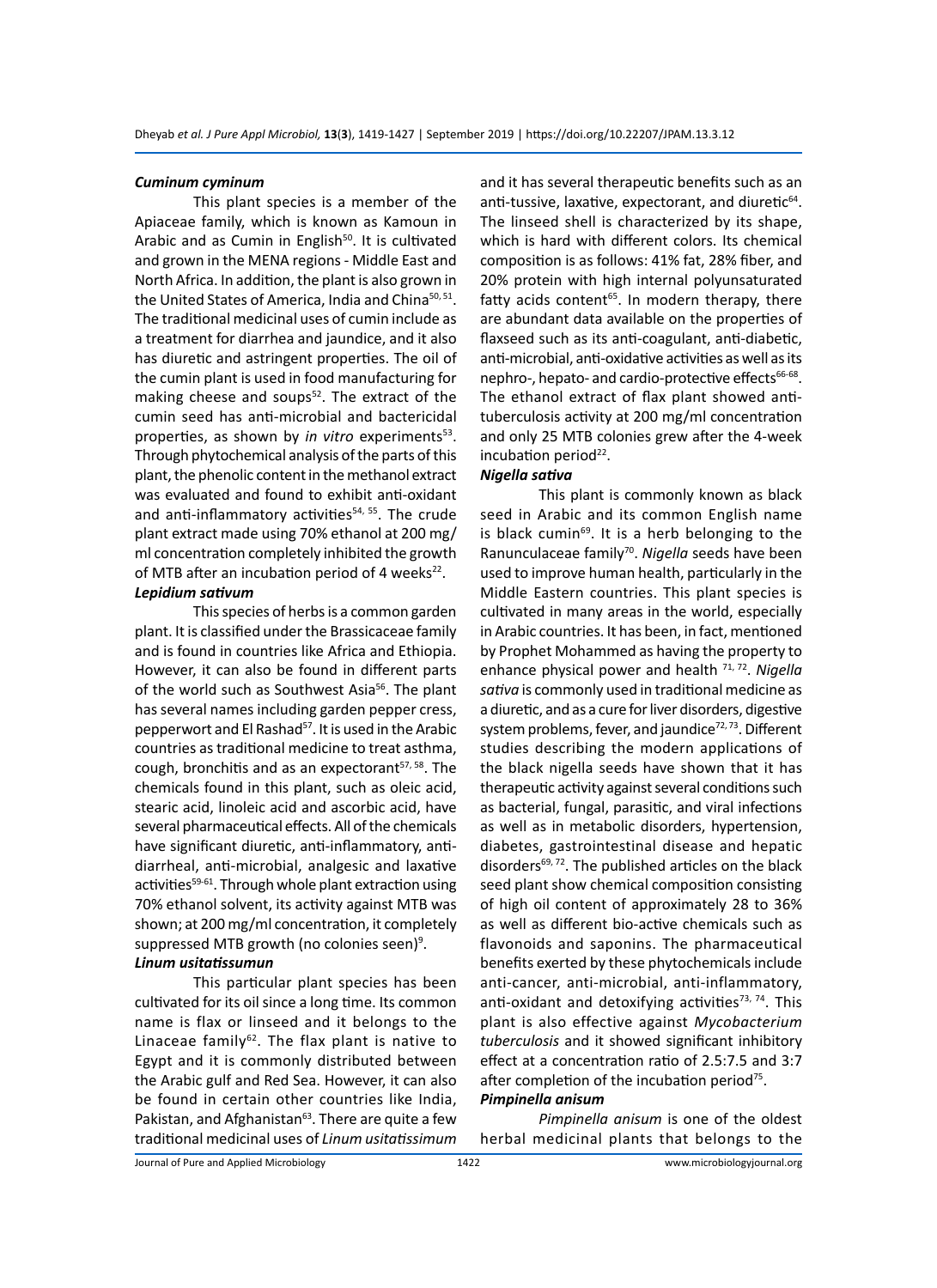Umbelliferae family. It is grass-like in shape and is about 50 cm in length. Its common English name is **anise**<sup>76</sup>. *Pimpinella anisum* is grown and cultivated in various areas such as Asia, Middle Eastern regions like Iran and Egypt. It has also been reported to grow in Europe and Mexico<sup>77</sup>. Every year, the anise fruit is harvested between August and September. Its traditional medicinal uses include alleviation of various conditions such as digestive disorders, GIT spasms, and constipation and also to increase the breast milk production in women $76, 77$ . The secondary metabolism products of this plant consist of various chemicals with anti-microbial and anti-oxidant activities [78-80]. Several studies in the medical field have shown that the essential oils of this plant have many positive health benefits such as anti-inflammatory, analgesic, anti-convulsant and hepatoprotective activities<sup>81-83</sup>. The 70% ethanol whole-plant extract along with distilled water showed significant inhibitory activity at 200 mg/ml concentration against MTB growth in the 4-week incubation period as only 3 colonies were seen $^{22}$ .

# *Piper nigerum*

*Piper nigerum* is commonly known as black pepper and it is considered to be the oldest medicinal herb in the world. It is grown in different regions like Asia, Europe and Africa<sup>84</sup>. In Arabic, it is known as Filfil Aswad and it belongs to the Piperaceae family<sup>85</sup>. It has several important uses in traditional medicine and has been used to treat preclinical cases such as asthma, skin disorder, sore throat, snake bite and as an antipyretic medication<sup>86</sup>. The black pepper seed contains several potent chemicals. Many studies have shown that it has anti-bacterial, anti-diarrheal, anti-colic, anti-fungal and anti-inflammatory activity against various infectious diseases<sup>87, 88</sup>. In this review, we have shown the anti-mycobacterial activity of *Piper nigerum*, which has potent inhibitory activity at 200 mg/ml concentration and suppresses the growth of MTB with only 4 colonies seen after the 4-week incubation period $22$ .

# *Trigonella foenum-graecum*

This medicinal plant, commonly known as fenugreek, is considered to be one of the oldest plants used in traditional medicine. It belongs to the Papilionaceae family<sup>89</sup>. It is cultivated throughout the world due to its adaptive behavior<sup>90</sup>. Although it is grown worldwide under various climatic conditions, it is especially found in Asia and Africa. Due to its widespread distribution, its medicinal role has been well documented. For instance, in Iran, the extract of this plant is used to lower blood sugar level<sup>91</sup>. In China, its seeds are used to treat digestive disorders, gastritis, and gastric ulcers and also, in food manufacturing<sup>90</sup>. Several studies have reported the bioactive chemicals found in this plant and have shown their applications in the medical field. Furthermore, it has many pharmacological activities such as hypoglycemic, anti-diabetic, anti-lipidemic, anticancer, antimicrobial and anti-inflammatory activities $92, 93$ . The plant has clear anti-mycobacterial effect as after completion of the entire incubation of 4 weeks, no MTB growth was seen when it was used at 200 mg/ml concentration<sup>22</sup>.

# **CONCLUSION**

It is evident that the aforementioned herbal medicinal plants from Iraq exhibit antimycobacterial activity and hence, can be used against *Mycobacterium tuberculosis*. There is a significant positive correlation between the traditional used of medicinal plants and their anti-mycobacterial activity. Further research in the field of modern pharmaceutical science should be conducted to isolate and identify the bioactive chemical compounds from these plants. We expect that these findings will encourage the researchers to engage in drug discovery and develop novel natural products that may eventually facilitate the development of a novel anti-TB drug.

# **Acknowledgements**

We are thankful to Al Maarif University College (AUC) Alanbar, Iraq and the Dean of the college for providing and supporting the study.

#### **CONFLICT OF INTEREST**

The authors declare that there is no conflict of interest.

# **FUNDING**

None.

# **DATA AVAILABILITY**

All datasets generated or analysed during this study are included in the manuscript.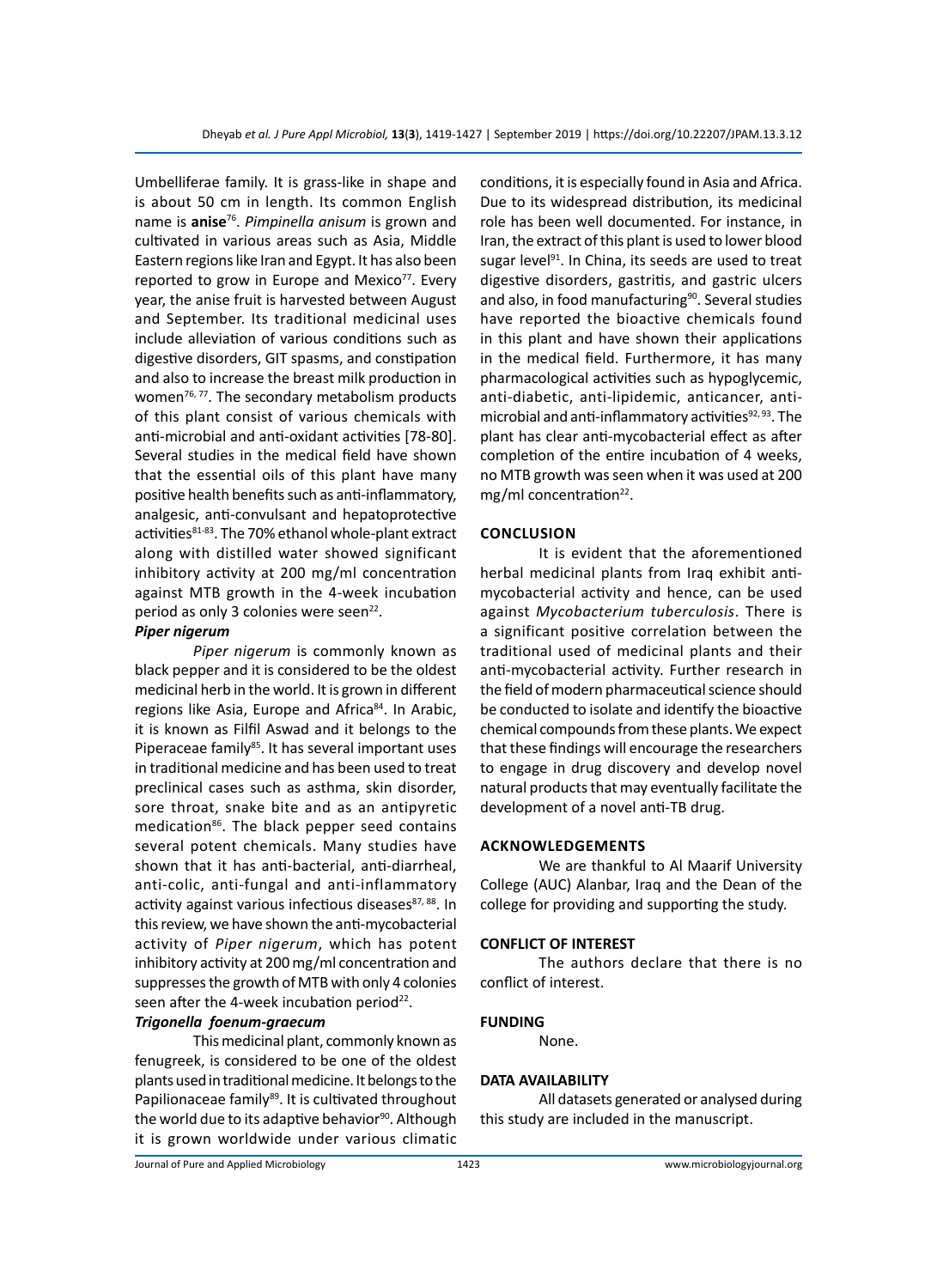# **AUTHORS' CONTRIBUTION**

All authors have made substantial, direct and intellectual contribution to the work and approved it for publication.

# **ETHICS STATEMENT**

This research article does not contain any studies involved with human participants or animals.

## **REFRENCES**

- 1. Cavalli, Z., *et al*., Clinical presentation, diagnosis, and bacterial epidemiology of peritoneal tuberculosis in two university hospitals in France. *Infectious diseases and therapy*, 2016. **5**(2): p. 193-199. https://doi. org/10.1007/s40121-016-0113-2
- 2. Bakayoko, A., *et al*., Tuberculose multirיsistante chez le personnel de santי en Cפte d'Ivoire. *Revue de Pneumologie Clinique*, 2016. **72**(2): p. 142-146. https:// doi.org/10.1016/j.pneumo.2015.09.006
- 3. Ali Kareem Durib, M., Prevalence of Tuberculosis in Baghdad, Iraq 2012-2016. *International Journal of Scientific and Research Publications,* 2018. **8**(2): p. 565-570.
- 4. Organization, W.H., Global tuberculosis report 2018. 2018: World Health Organization.
- 5. Merza, M.A., *et al*., First insight into the drug resistance pattern of Mycobacterium tuberculosis in Dohuk, Iraq: using spoligotyping and MIRU-VNTR to characterize multidrug resistant strains. *Journal of infection and public health,* 2011. **4**(1): p. 41-47. https://doi. org/10.1016/j.jiph.2010.11.002
- 6. Merza, M.A. and A.M. Salih, First insight into the genetic diversity of Mycobacterium tuberculosis strains from patients in Duhok, Iraq. *International journal of mycobacteriology,* 2012. **1**(1): p. 13-20. https://doi.org/10.1016/j.ijmyco.2012.01.003
- 7. Ahmed, M.M., A.A. Velayati, and S.H. Mohammed, Epidemiology of multidrug-resistant, extensively drug resistant, and totally drug resistant tuberculosis in Middle East countries. *International journal of mycobacteriology,* 2016. **5**(3): p. 249-256. https://doi. org/10.1016/j.ijmyco.2016.08.008
- 8. Chetty, S., *et al*., Recent advancements in the development of anti-tuberculosis drugs. *Bioorganic & medicinal chemistry letters*, 2017. **27**(3): p. 370-386. https://doi.org/10.1016/j.bmcl.2016.11.084
- 9. Adaikkappan, P., M. Kannapiran, and A. Anthonisamy, Antimycobacterial activity of Withania somnifera and Pueraria tuberosa against Mycobacterium tuberculosis H37Rv. *J. Acad. Indus. Res,* 2012. **1**(4): p. 153-156.
- 10. Hoagland, D.T., *et al*., New agents for the treatment of drug-resistant Mycobacterium tuberculosis. *Advanced drug delivery reviews,* 2016. **102**: p. 55-72. https://doi. org/10.1016/j.bmcl.2016.11.084
- 11. Islam, M.M., *et al*., Drug resistance mechanisms and novel drug targets for tuberculosis therapy. *Journal of genetics and genomics,* 2017. **44**(1): p. 21-37. https:// doi.org/10.1016/j.jgg.2016.10.002
- 12. Ganihigama, D.U., *et al*., Antimycobacterial activity of natural products and synthetic agents: Pyrrolodiquinolines and vermelhotin as anti-tubercular leads against clinical multidrug resistant isolates of Mycobacterium tuberculosis. *European journal of medicinal chemistry,* 2015. **89**: p. 1-12. https://doi. org/10.1016/j.ejmech.2014.10.026
- 13. Kaur, R. and H. Kaur, Antitubercular activity and phytochemical screening of selected medicinal plants. *Orient J Chem,* 2015. **31**(1): p. 597-600. https://doi. org/10.13005/ojc/310176
- 14. Makgatho, M., W. Nxumalo, and L. Raphoko, Anti-mycobacterial,-oxidative,-proliferative andinflammatory activities of dichloromethane leaf extracts of Gymnosporia senegalensis (Lam.) Loes. *South African Journal of Botany,* 2018. **114**: p. 217-222. https://doi.org/10.1016/j.sajb.2017.11.002
- 15. Al-Asmari, A.K., *et al*., A review of hepatoprotective plants used in Saudi traditional medicine. *Evidence-Based Complementary and Alternative Medicine,* 2014. **2014**. https://doi.org/10.1155/2014/890842
- 16. Kooti, W., *et al*., A review on medicinal plant of Apium graveolens. *Advanced Herbal Medicine,* 2015. **1**(1): p. 48-59.
- 17. Asif, H., *et al*., Monograph of Apium graveolens Linn. *Journal of Medicinal Plants Research,* 2011. **5**(8): p. 1494-1496.
- 18. Ahmed, Q. and K. Sayedda, Effect of celery (Apium graveolens) seeds extract on protease inhibitor (ritonavir) induced dyslipidemia. *NJIRM,* 2012. **3**(1): p. 52-56.
- 19. Naema, N.F., B. Dawood, and S. Hassan, A study of some Iraqi medicinal plants for their spasmolytic and antibacterial activities. *J Basrah Res,* 2010. **36**(6): p. 67-73.
- 20. Brankovic, S., D. Kitic, and M. Radenkovic, Hypotensive and cardioinhibotory effects of the aqueous and ethanol extracts of Celery (Apium graveolens, Apiaceae). *Acta Medica Medianae,* 2010. **49**(1): p. 13-16.
- 21. Al-Snafi, A.E., The pharmacology of Apium graveolens.-A review. *International Journal for Pharmaceutical Research Scholars,* 2014. **3**(1-1): p. 671-677.
- 22. Abbas, M.S., Study the effect of some plants extracts on growth of Mycobacterium tuberculosis in Comparison with Ethambutol. *The Iraqi Journal of Veterinary Medicine,* 2011. **35**(1): p. 129-134.
- 23. Al-Snafi, A.E., Chemical Constituents and Pharmacological Activities of Arachis hypogaea. A Review. *International Journal for Pharmaceutical Research Scholars (IJPRS),* 2014. **3**(1): p. 615-623.
- 24. Hassan2, A.H.A.-A.a.Z.H., ANTIBACTERIAL ACTIVITY OF Arachis hypogaea L. SEED COAT EXTRACT CULTIVATED IN IRAQ. Pak. J. Biotechnol., 2017. **14**(4): p. 601 - 605
- 25. Lin Tang2., J.S., Hui Cui Zhang1,2, Chu Shu Zhang1 , Li Na Yu1, Jie Bi1 , Feng Zhu1 , Shao Fang Liu1 ,Qing Li Yang1\*, Evaluation of Physicochemical and Antioxidant Properties of Peanut Protein Hydrolysate. *PLos one*  2012. **7**(5): p. 7.
- 26. Prabasheela, B., *et al*., Phytochemical analysis and antioxidant activity of Arachis hypogeal. *Journal of Chemical and Pharmaceutical Research,* 2015. **7**(10):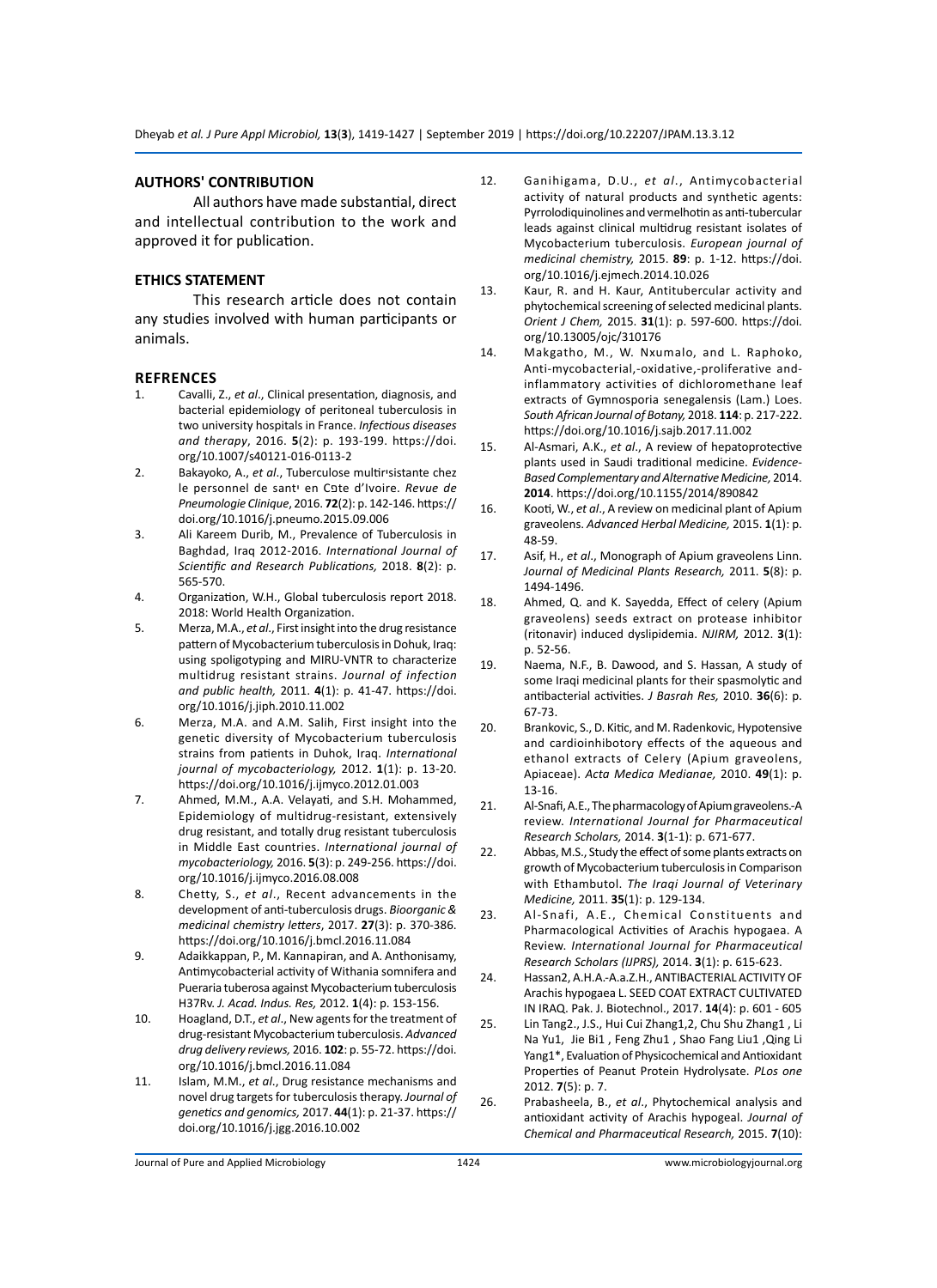p. 116-121.

- 27. Park, S., *et al*., Inhibitory Effect of Arachis hypogaea (Peanut) and Its Phenolics against Methylglyoxal-Derived Advanced Glycation End Product Toxicity. *Nutrients,* 2017. **9**(11): p. 1214. https://doi. org/10.3390/nu9111214
- 28. Tomochika, K., *et al*., Effects of peanut-skin procyanidin A1 on degranulation of RBL-2H3 cells. *Bioscience, biotechnology, and biochemistry*, 2011. **75**(9): p. 1644- 1648. https://doi.org/10.1271/bbb.110085
- 29. Sim, E.W., S.Y. Lai, and Y.P. Chang, Antioxidant capacity, nutritional and phytochemical content of peanut (Arachis hypogaea L.) shells and roots. *African Journal of Biotechnology,* 2012. **11**(53): p. 11547-11551.
- 30. Prof. Dr. Habeeb Sahib Naher1\*, A.P.A.K.A.-S., Novel Anti- tuberculosis Compound. *IOSR Journal of Pharmacy and Biological Sciences* (IOSR-JPBS), 2014. **9**(5): p. 5.
- 31. Prof. Dr. Habeeb Sahib Naher1\* Lec.Dr Hussein Oleiwi Al-Dahmoshi, A.L.N.S.A.-K., Assist. Prof.Anwar Kadhim Al-Saffar, Anti-Pseudomonal Effect of Argan Oil on Pseudomonas aeruginosa Recovered from Burn Patients in Hilla City, Iraq. *International Journal of Research in Science,* 2015. **1**(2): p. 5. https://doi. org/10.24178/ijrs.2015.1.2.23
- 32. Dr. Habeeb Saheb Naher, A.K.A.-S., Dr. Hussein Oleiwi Muttaleb Al-Dahmoshi, Noor Salman Al-Khafaji, Noor Saadallah Naji & Ahmed Abbas Abed Zuwaid, Argan Oil as A Novel Anti-Methicillin Resistance Staphylococcus Aureus (MRSA), Iraq. *Global Journal of Medical research: Microbiology and Pathology,* 2015. **14**(3): p. 4.
- 33. Hanae El Monfaloutia, b., Dom Guillaumea, Clי ment Denheza and Zoubida Charroufb, Therapeutic potential of argan oil: a review. *journal of pharmacy and pharmacology* 2010. **62**: p. 7. https://doi. org/10.1111/j.2042-7158.2010.01190.x
- 34. Hamidpour, R., *et al*., Camphor (Cinnamomum camphora), a traditional remedy with the history of treating several diseases. *Int. J. Case Rep. Images,*  2013. **4**(2): p. 86-89. https://doi.org/10.5348/ijcri-2013-02-267-RA-1
- 35. Singh, R. and T. Jawaid, Cinnamomum camphora (Kapur). *Pharmacognosy Journal,* 2012. **4**(28): p. 1-5. https://doi.org/10.5530/pj.2012.28.1
- 36. Jadhav, M., R. Sharma, and G.A. Rathore Mansee, Effect of Cinnamomum camphora on human sperm motility and sperm viability. *J Clin Res Lett,* 2010. **1**(1): p. 01-10.
- 37. Chelliah, D.A., Biological activity prediction of an ethno medicinal plant Cinnamomum camphora through bioinformatics. *Ethnobotanical leaflets,* 2008. **2008**(1): p. 22.
- 38. Garg, N. and A. Jain, Therapeutic and Medicinal Uses of Karpura-A Review. *International Journal of Science and Research,* 2017. **6**(4): p. 1174-81.
- 39. Ranasinghe, P., *et al*., Medicinal properties of 'true'cinnamon (Cinnamomum zeylanicum): a systematic review. *BMC complementary and alternative medicine,* 2013. **13**(1): p. 275. https://doi. org/10.1186/1472-6882-13-275
- 40. Jakhetia, V., *et al*., Cinnamon: a pharmacological review. *Journal of advanced scientific research,* 2010.

**1**(2): p. 19-23.

- 41. Rao, P.V. and S.H. Gan, Cinnamon: a multifaceted medicinal plant. *Evidence-Based Complementary and Alternative Medicine,* 2014. **2014**. https://doi. org/10.1155/2014/642942
- 42. Wondrak, G., *et al*., The cinnamon-derived dietary factor cinnamic aldehyde activates the Nrf2-dependent antioxidant response in human epithelial colon cells*. Molecules,* 2010. **15**(5): p. 3338-3355. https://doi. org/10.3390/molecules15053338
- 43. Gruenwald, J., J. Freder, and N. Armbruester, Cinnamon and health. *Critical reviews in food science and nutrition,* 2010. **50**(9): p. 822-834. https://doi. org/10.1080/10408390902773052
- 44. Nabavi, S., *et al*., Antibacterial effects of cinnamon: From farm to food, cosmetic and pharmaceutical industries. *Nutrients,* 2015. **7**(9): p. 7729-7748. https:// doi.org/10.3390/nu7095359
- 45. Ahmed, H.M., Ethnopharmacobotanical study on the medicinal plants used by herbalists in Sulaymaniyah Province, Kurdistan, Iraq. *Journal of ethnobiology and ethnomedicine,* 2016. **12**(1): p. 8. https://doi. org/10.3390/nu7095359
- 46. El Ashry, E., *et al*., Components, therapeutic value and uses of myrrh. Die Pharmazie-*An International Journal of Pharmaceutical Sciences,* 2003. **58**(3): p. 163-168.
- 47. Hana, D.B., *et al*., Antibacterial activity of Commiphora molmol extracts on some bacterial species in Iraq. *Sch. Acad. J. Pharm.,* 2016. **5**: p. 406-412.
- 48. Alzahrani, H.A., B.A. Bakhotmah, and L. Boukraa, In Vitro susceptibility of diabetic wound bacteria to mixtures of honey, Commiphora molmol and Nigella sativa. *Open Nutraceuticals Journal,* 2011. **4**: p. 172- 175. https://doi.org/10.2174/1876396001104010172
- 49. Abdulkalig Babiker Hassana , S.M.A.S.b., Suhaib Ibrahim Alkhamaisehc , Mohammed Qumani and F.O.A. Ahmedd , Mishary Hamood Al-gholaigahe , Mishaal Mohammad Alqahtanie ,Meshaal Ghzzai Alshammarie , Mohd Adnan Kausarb\*, Antibacterial Activity Of Commiphora Molmol In Wound Infections. *Biochemical and Cellular Archives,* 2017. **17**(2): p. 7.
- 50. Al-Snafi, A.E., The pharmacological activities of Cuminum cyminum-A review. *IOSR Journal of Pharmacy*, 2016. **6**(6): p. 46-65.
- 51. Dhaliwal, H.K., *et al*., Phytopharmacological properties of Cuminum cyminum linn. as a potential medicinal seeds: An overview. *World Journal of Pharmacy and Pharmaceutical Sciences*, 2016. **5**(6): p. 478-489.
- 52. Parthasarathy, V., B. Chempakam, and T. Zachariah, Chemistry of Spices. CAB International, Wallingford. 2008, Oxford-shire, UK. https://doi. org/10.1079/9781845934057.0000
- 53. Bameri, Z., *et al*., Antimicrobial activity of Cyminum cuminum against biofilm E. coli. *Intern Res J Appl Basic Sci,* 2013. **6**(3): p. 286-288.
- 54. Nadeem, M. and A. Riaz, Cumin (Cuminum cyminum) as a potential source of antioxidants. *Pak J Food Sci,*  2012. **22**(2): p. 101-7.
- 55. Singh, R.P., H. Gangadharappa, and K. Mruthunjaya, Cuminum cyminum–A popular spice: An updated review. *Pharmacognosy Journal,* 2017. **9**(3). https:// doi.org/10.5530/pj.2017.3.51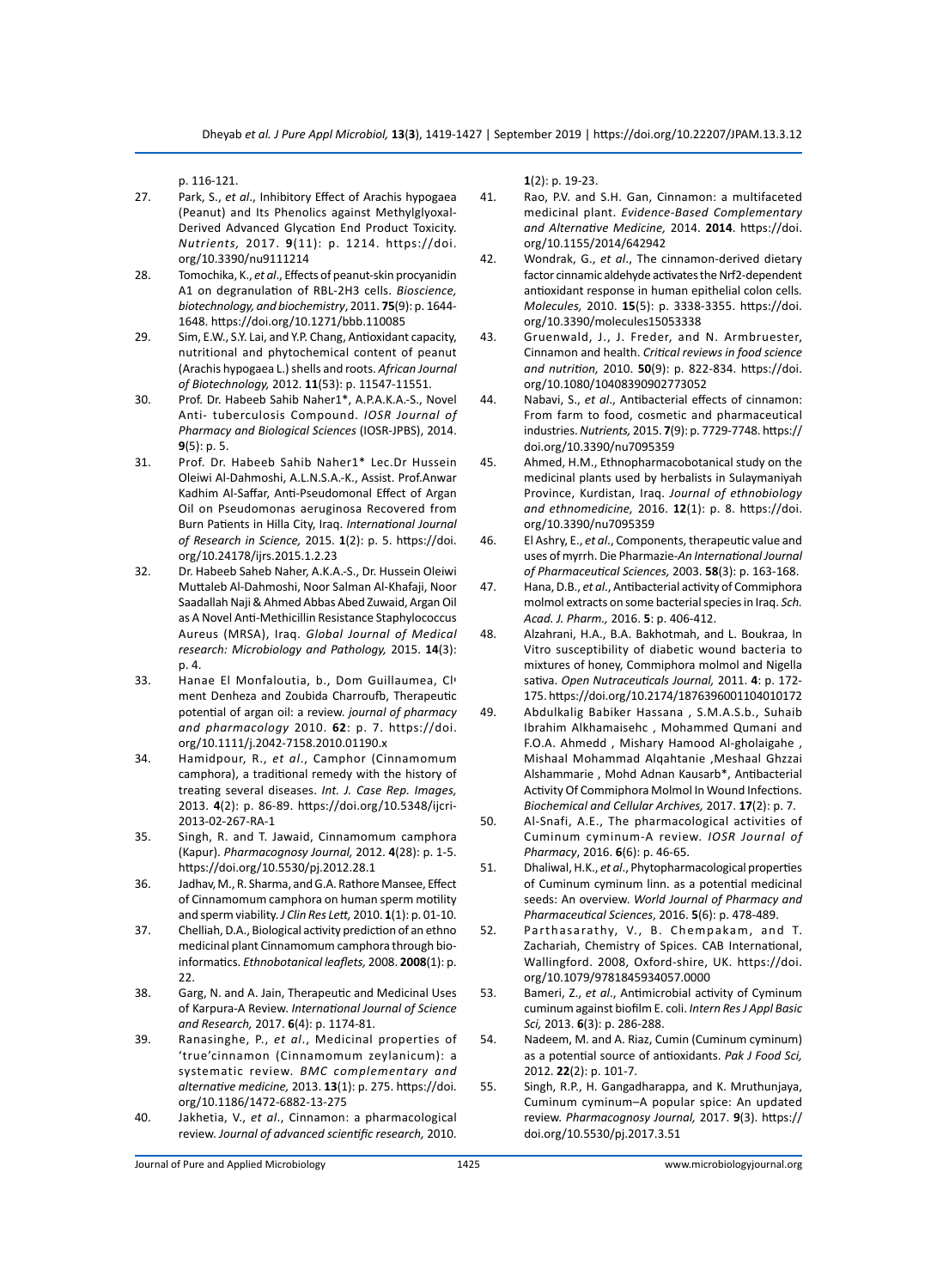- 56. Falana, H., W. Nofal, and H. Nakhleh, A Review Article Lepidium Sativum (Garden cress). 2014, ResearchGate.
- 57. Rehman, N.-u., *et al*., Pharmacological basis for the medicinal use of Lepidium sativum in airways disorders. Evidence-Based Complementary and Alternative Medicine, 2012. **2012**. https://doi. org/10.1155/2012/596524
- 58. Manohar, D., *et al*., Ethnopharmacology of Lepidium sativum Linn (Brassicaceae): a review. *International journal of phytothearpy research*, 2012. **2**(1): p. 1-7.
- 59. Doke, S. and M. Guha, Garden cress (Lepidium sativum L.) Seed-An Important Medicinal Source: A. *Cellulose,*  2014. **9**: p. 0.03.
- 60. Sharma, S. and N. Agarwal, Nourishing and healing prowess of garden cress (Lepidium sativum Linn.)-A review. 2011.
- 61. Mehmood, M.H., K.M. Alkharfy, and A.-H. Gilani, Prokinetic and laxative activities of Lepidium sativum seed extract with species and tissue selective gut stimulatory actions. *Journal of Ethnopharmacology*, 2011. **134**(3): p. 878-883. https://doi.org/10.1016/j. jep.2011.01.047
- 62. Jhala, A.J. and L.M. Hall, Flax (Linum usitatissimum L.): current uses and future applications. *Aust. J. Basic Appl. Sci,* 2010. **4**(9): p. 4304-4312.
- 63. Amin, T. and M. Thakur, A comparative study on proximate composition, phytochemical screening, antioxidant and antimicrobial activities of Linum usitatisimum L.(flaxseeds). *Int. J. Curr. Microbiol. App. Sci*, 2014. **3**(4): p. 465-481.
- 64. Umer, K.H., *et al*., Therapeutics, phytochemistry and pharmacology of Alsi (Linum usitatissimum Linn): An important Unani drug. *Journal of Pharmacognosy and Phytochemistry,* 2017. **6**(5): p. 377-383.
- 65. Pradhan, R.C., *et al*., Supercritical CO2 extraction of fatty oil from flaxseed and comparison with screw press expression and solvent extraction processes. *Journal of Food Engineering,* 2010. **98**(4): p. 393-397. https://doi.org/10.1016/j.jfoodeng.2009.11.021
- 66. Rashid, N., *et al*., Alsi (*Linum usitatissimum* (Linn.): A potential multifaceted Unani drug. *Journal of Pharmacognosy and Phytochemistry,* 2018. **7**(5): p. 3294-3300.
- 67. Thakur, T.A.a.M., A Comparative Study on Proximate Composition, Phytochemical Screening, Antioxidant and Antimicrobial Activities of *Linum usitatisimum* L. (flaxseeds). *Int.J.Curr.Microbiol.App.Sci,* 2014. **3**(4): p. 17.
- 68. Rath B. P., Pradhan D., Antidepressant Activity of Linum usitatissimum Extract. *International Journal of Pharmacognostic and Phytochemical Research*. 2012; **1**(2); 29-32.
- 69. Gilani, A.-u.H., Q. Jabeen, and M.A.U. Khan, A review of medicinal uses and pharmacological activities of Nigella sativa. *Pak J Biol Sci,* 2004. **7**(4): p. 441-51. https://doi.org/10.3923/pjbs.2004.441.451
- 70. Ahmad, A., *et al*., A review on therapeutic potential of Nigella sativa: A miracle herb. *Asian Pacific journal of tropical biomedicine,* 2013. **3**(5): p. 337-352. https:// doi.org/10.1016/S2221-1691(13)60075-1
- 71. Gali-Muhtasib, H., N. El-Najjar, and R. Schneider-Stock, The medicinal potential of black seed (Nigella sativa)

and its components. *Advances in Phytomedicine,*  2006. **2**: p. 133-153. https://doi.org/10.1016/S1572- 557X(05)02008-8

- 72. Almatrafi, A.A., Medicinal Uses of Nigella Sativa (Black Seeds). 2016.
- 73. Rajsekhar, S. and B. Kuldeep, Pharmacognosy and pharmacology of *Nigella sativa*-A review. *Int Res J Pharm*, 2011. **2**(11): p. 36-9.
- 74. Zafar, K., *et al*., Pharmacological activity of Nigella sativa: A review. *World J. Pharm. Sci*, 2016. **45**: p. 234- 241.
- 75. AL-Saffar, A. and H. Al-Dahmoshi, Effect of Argan Oil-Hydrogen Peroxide Mixture on Mycobacterium tuberculosis-In Vitro. *J Med Microb Diagn S*, 2015. **3**: p. 2161-0703. https://doi.org/10.4172/2161-0703. S3-008
- 76. Shojaii, A. and M. Abdollahi Fard, Review of pharmacological properties and chemical constituents of *Pimpinella anisum*. *ISRN pharmaceutics,* 2012. **2012**. https://doi.org/10.5402/2012/510795
- 77. Anwar, I.D.a., Medicinal Benefits Of Anise Seeds (Pimpinella Anisum) And Thymus Vulgaris In A Sample Of Healthy Volunteers. *Int. J. Res. Ayurveda Pharm.,*  2017. **8**(3): p. 6. https://doi.org/10.7897/2277- 4343.083150
- 78. Foroughi, A., *et al*., Evaluation of antibacterial activity and phytochemical screening of Pimpinella anisem's essential oil. *International Journal of Pharmacognosy and Phytochemical Research,* 2016. **8**(11): p. 1886- 1890.
- 79. G Inn, ., et al., Screening of antioxidant and antimicrobial activities of anise (Pimpinella anisum L.) seed extracts. *Food chemistry,* 2003. **83**(3): p. 371-382. https://doi.org/10.1016/S0308-8146(03)00098-0
- 80. Rajeshwari, C., M. Abirami, and B. Andallu, In vitro and in vivo antioxidant potential of aniseeds (Pimpinella anisum). *Asian Journal of Experimental Biological Sciences*, 2011. **2**(1): p. 80-89.
- 81. Tas, A., *et al*., Evaluation of analgesic and anti inflammatory activity of Pimpinella anisum fixed oil extract. *Indian Veterinary Journal,* 2006. **83**(8): p. 840- 843.
- 82. Heidari, M. and M. Ayeli, Effects of methyl alcoholic extract of Pimpinella anisum L. on picrotoxin induced seizure in mice and its probable mechanism. 2005.
- 83. Jamshidzadeh, A., *et al*., An in vivo and in vitro investigation on hepatoprotective effects of Pimpinella anisum seed essential oil and extracts against carbon tetrachloride-induced toxicity. *Iranian journal of basic medical sciences,* 2015. **18**(2): p. 205.
- 84. Rai, N., *et al*., Quality specifications on Piper nigrum L. A spice and herbal drug of Indian commerce. *International Journal of Advanced Food Science and Technology,* 2012. **1**(1): p. 1-11.
- 85. Abdallah, E. and W. Abdalla, Black pepper fruit (Piper nigrum L.) as antibacterial agent: A mini-review. *J Bacteriol Mycol Open Access,* 2018. **6**(2): p. 141-145. https://doi.org/10.15406/jbmoa.2018.06.00192
- 86. Zuzanna Bober, Z., *et al*., Medicinal benefits from the use of Black pepper, Curcuma and Ginger. *European Journal of Clinical and Experimental Medicine,* 2018(2): p. 133-145. https://doi.org/10.15584/ejcem.2018.2.9

Journal of Pure and Applied Microbiology

1426 www.microbiologyjournal.org